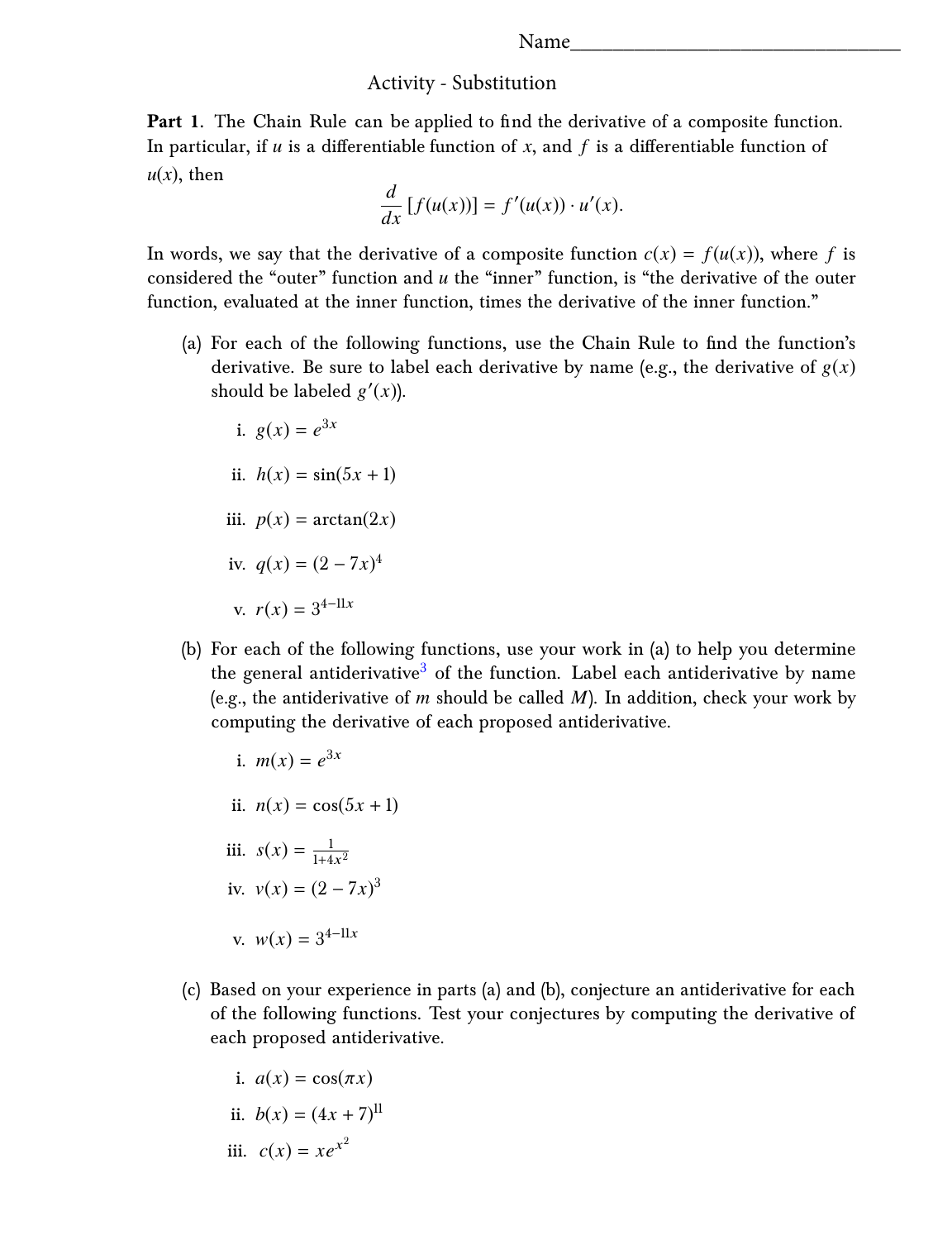## **Part 2.**

Evaluate each of the following indefinite integrals. Check each antiderivative that you find by differentiating.

(a)  $\int \sin(8 - 3x) dx$ 

(b) 
$$
\int \sec^2(4x) dx
$$

$$
(c) \int \frac{1}{11x-9} dx
$$

(d)  $\int \csc(2x + 1) \cot(2x + 1) dx$ 

(e) 
$$
\int \frac{1}{\sqrt{1-16x^2}} dx
$$
  
(f) 
$$
\int 5^{-x} dx
$$

## **Part 3.**

Evaluate each of the following indefinite integrals by using these steps:

- Find two functions within the integrand that form (up to a possible missing constant) a function-derivative pair;
- Make a substitution and convert the integral to one involving *u* and *du*;
- Evaluate the new integral in *u*;
- Convert the resulting function of *u* back to a function of *x* by using your earlier substitution;
- Check your work by differentiating the function of *x*. You should come up with the integrand originally given.

(a) 
$$
\int \frac{x^2}{5x^3 + 1} dx
$$
  
\n(b) 
$$
\int e^x \sin(e^x) dx
$$
  
\n(c) 
$$
\int \frac{\cos(\sqrt{x})}{\sqrt{x}} dx
$$

 $\triangleleft$